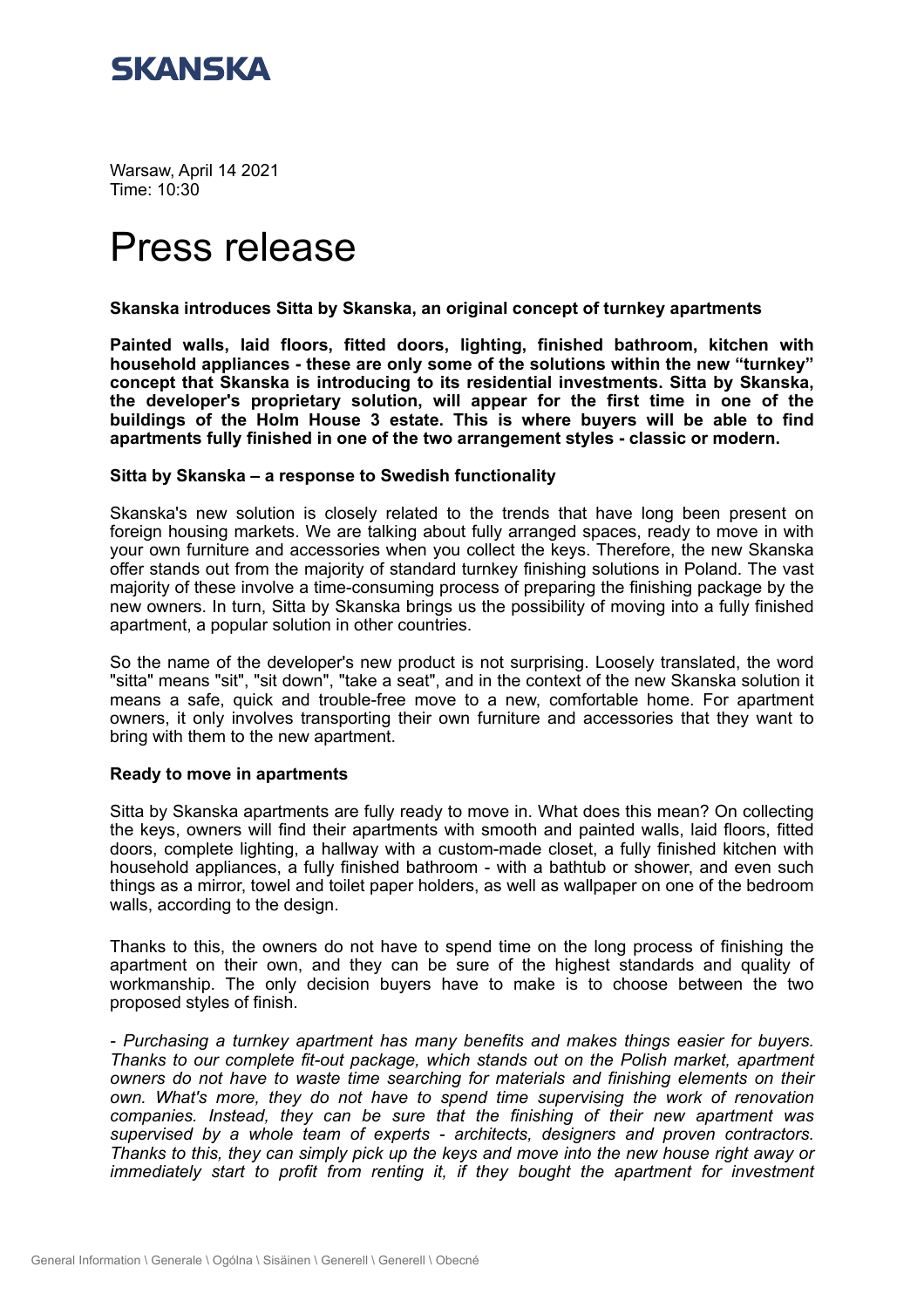

*purposes, says Aleksandra Goller, Sales and Marketing Director at Skanska's residential* development unit in Poland.

### **Two finishing styles - classic and modern**

Skanska's new solution offers apartments finished in one of two styles. Although both design concepts refer to the well-known and liked Scandinavian minimalism, there are differences between them that will appeal to different groups of buyers. It is worth noting that the design work is supervised by an international expert in interior design - the Tétris design+built studio.

The first style of finishing is the modern style. It involves simple forms with dominant colors of gray and white and with accents of black plus shades of concrete and stone. The choice of specific shades is of course not accidental - the spectrum of gray in various versions is an integral part of Scandinavian nature. A modern-style apartment will be a perfect background for modern furnishings and will surely appeal to people who appreciate simple elegance and modernism.

In turn, the classic style is a finishing with a predominance of warm shades - beige and brown. The classic Sitta by Skanska fit-out uses traditional materials in interiors - used in the past and now rediscovered. The classic finish will appeal to all lovers of elements that visually warm up the apartment space.

In line with the developer's concept - both finishing styles are a great background for furniture and accessories that residents will bring with them into their new home. Thanks to this, despite the full finish, they will be able to personalize the space according to their preferences, and thus give the interior an individual, unique character.

### **Holm House 3 – a pioneer estate with the Sitta by Skanska finishing**

The first Sitta by Skanska apartments will be available in the Holm House estate in Warsaw, designed by the Mąka Sojka Architekci studio. The turnkey apartments, in either a classic or modern style, will be offered in one of the buildings of the third stage. The new fit-out solution will be available in studios, one-bedroom and two-bedroom apartments with areas ranging from 29 to 62 sq m. Importantly, all finished apartments will be accessed by one staircase, so new residents will avoid the burdensome renovations and noise from neighbors.

The choice of the estate is not accidental - after all, the Holm House in Warsaw is the quintessence of Scandinavian construction. The third stage of the investment consists of two differently shaped buildings - from 9 to 12 floors.

The apartment buildings are finished with high-class wooden window joinery, an elegant front elevation with glass elements and high-quality cladding. Inside the buildings there is clean air – courtesy of anti-smog diffusers with filters that stop dust and allergens. Each apartment has a balcony, loggia or terrace. Apartments on the ground floor have their own gardens with openwork or natural fencing of beautiful and lush greenery. Construction works on the estate are scheduled to be completed by the second quarter of 2020.